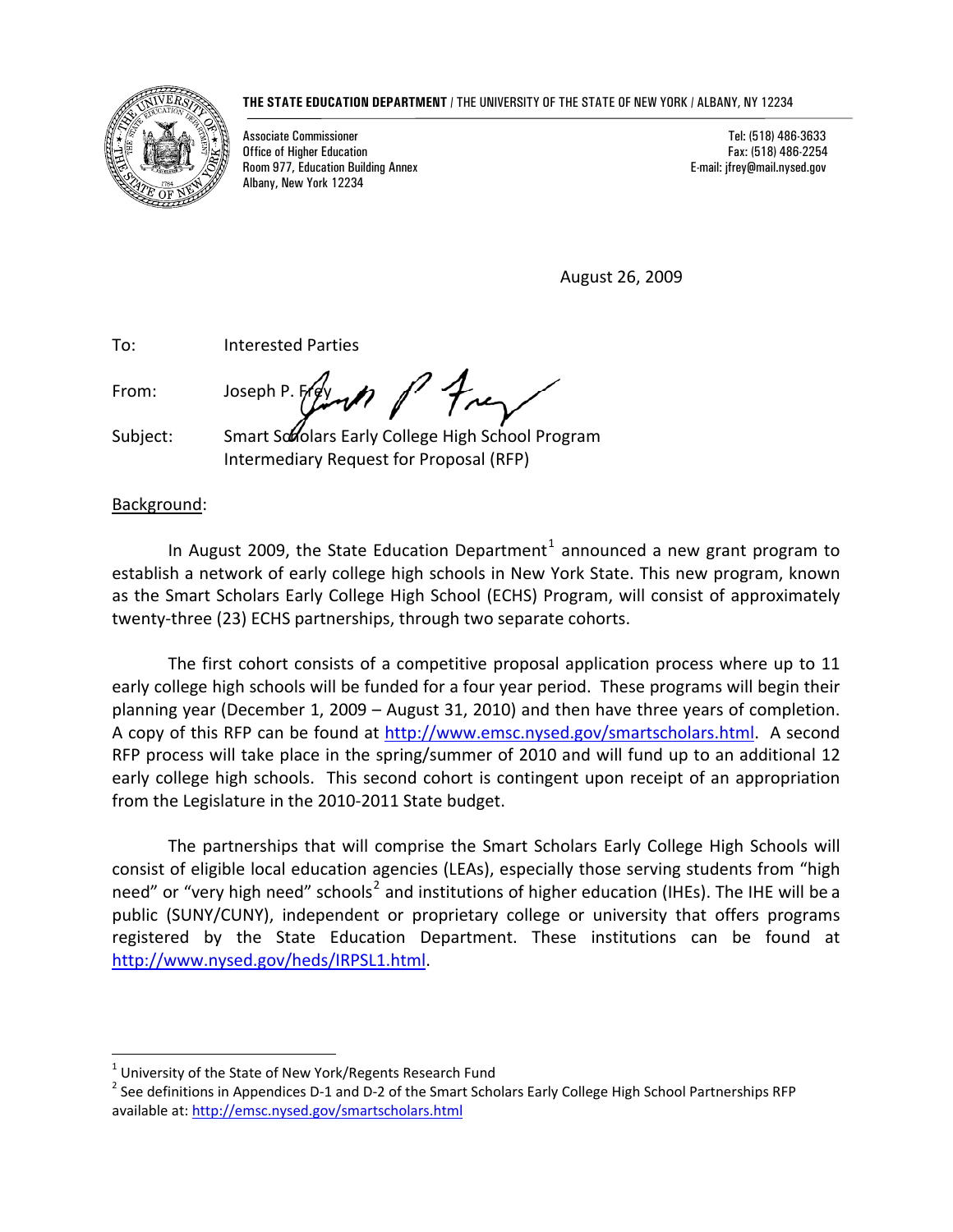#### Intermediary RFP:

This RFP will allow respondents to compete for up to \$500,000 in funding to support the first cohort of Smart Scholars partnerships. The statewide intermediary will work with the first set of Smart Scholars ECHS providing technical assistance to the schools and assisting them in establishing the structure, governance, curricula and student assessments of the innovative schools. A copy of this RFP is located at [http://www.emsc.nysed.gov/smartscholars.html.](http://www.emsc.nysed.gov/smartscholars.html)

The selected intermediary must demonstrate expertise in developing and implementing early college high schools and curricula. Consultant services requested from this RFP are sought to provide each of the approximately 11 funded Smart Scholars ECHS partnerships with the technical capacity required to organize and implement these partnerships through the four year life of the initiative, and to set a path for the Smart Scholars ECHS partnership schools toward long‐term success.

The selected intermediary organization will not be considered an employee of the State of New York. With the receipt of State funds in the 2010‐2011 budget, a second RFP will be issued for an intermediary organization to provide technical assistance and support to the second cohort of Smart Scholars Early College High Schools. Receipt of a contract issued through this RFP does not preclude an application for the second RFP.

It is anticipated that the start date of the first partnership cohort will begin on December 1, 2009 for a planning phase, and will enroll the first cohort of students in September 2010. The statewide intermediary will begin work at approximately the same time.

# **Purpose of Intermediary Organization:**

- To assist the University of the State of New York (USNY) in establishing and coordinating the network of Smart Scholars Early College High Schools;
- To ensure consistency of design and implementation of the Smart Scholars Early College High Schools;
- To provide cost effective planning and start-up support to these schools; and
- To ensure ongoing school improvement and accountability among them.

# **Bidders Conference:**

A Bidders Conference will be conducted as a Webinar and is scheduled for Monday, August 31, 2009 from 10:00 AM until 12:00 PM. To reserve a spot, send an E-mail to: [INTERMEDRFP@mail.nysed.gov](mailto:INTERMEDRFP@mail.nysed.gov), Subject: Intermediary Bidders Webinar.

All interested bidders should consider attending this Webinar because critical project information will be shared, followed by a question and answer period. After we receive your reservation request, we will provide you with the technical information needed to participate in